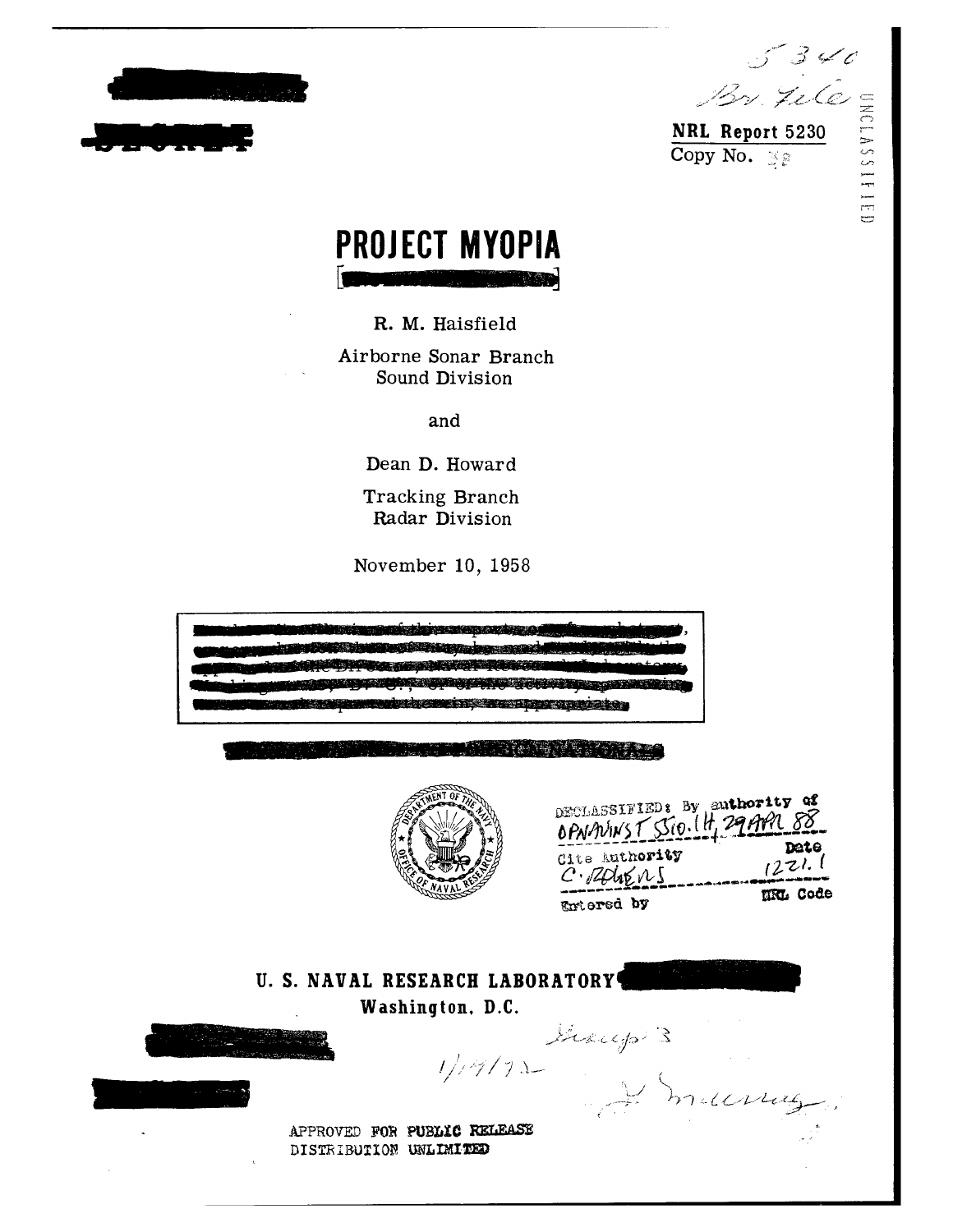| <b>Report Documentation Page</b>                                                                                                                                                                                                                                                                                                                                                                                                                                                                                                                                                                                                                                                                                                                                                                                                                                   |                             |                              |                                  | Form Approved<br>OMB No. 0704-0188                  |                           |  |  |
|--------------------------------------------------------------------------------------------------------------------------------------------------------------------------------------------------------------------------------------------------------------------------------------------------------------------------------------------------------------------------------------------------------------------------------------------------------------------------------------------------------------------------------------------------------------------------------------------------------------------------------------------------------------------------------------------------------------------------------------------------------------------------------------------------------------------------------------------------------------------|-----------------------------|------------------------------|----------------------------------|-----------------------------------------------------|---------------------------|--|--|
| Public reporting burden for the collection of information is estimated to average 1 hour per response, including the time for reviewing instructions, searching existing data sources, gathering and<br>maintaining the data needed, and completing and reviewing the collection of information. Send comments regarding this burden estimate or any other aspect of this collection of information,<br>including suggestions for reducing this burden, to Washington Headquarters Services, Directorate for Information Operations and Reports, 1215 Jefferson Davis Highway, Suite 1204, Arlington<br>VA 22202-4302. Respondents should be aware that notwithstanding any other provision of law, no person shall be subject to a penalty for failing to comply with a collection of information if it<br>does not display a currently valid OMB control number. |                             |                              |                                  |                                                     |                           |  |  |
| 1. REPORT DATE<br><b>10 NOV 1958</b>                                                                                                                                                                                                                                                                                                                                                                                                                                                                                                                                                                                                                                                                                                                                                                                                                               |                             | 2. REPORT TYPE               |                                  | <b>3. DATES COVERED</b><br>00-11-1958 to 00-11-1958 |                           |  |  |
| <b>4. TITLE AND SUBTITLE</b>                                                                                                                                                                                                                                                                                                                                                                                                                                                                                                                                                                                                                                                                                                                                                                                                                                       |                             |                              |                                  | 5a. CONTRACT NUMBER                                 |                           |  |  |
| <b>Project Myopia</b>                                                                                                                                                                                                                                                                                                                                                                                                                                                                                                                                                                                                                                                                                                                                                                                                                                              |                             |                              | <b>5b. GRANT NUMBER</b>          |                                                     |                           |  |  |
|                                                                                                                                                                                                                                                                                                                                                                                                                                                                                                                                                                                                                                                                                                                                                                                                                                                                    |                             |                              |                                  | 5c. PROGRAM ELEMENT NUMBER                          |                           |  |  |
| 6. AUTHOR(S)                                                                                                                                                                                                                                                                                                                                                                                                                                                                                                                                                                                                                                                                                                                                                                                                                                                       |                             |                              | <b>5d. PROJECT NUMBER</b>        |                                                     |                           |  |  |
|                                                                                                                                                                                                                                                                                                                                                                                                                                                                                                                                                                                                                                                                                                                                                                                                                                                                    |                             |                              | <b>5e. TASK NUMBER</b>           |                                                     |                           |  |  |
|                                                                                                                                                                                                                                                                                                                                                                                                                                                                                                                                                                                                                                                                                                                                                                                                                                                                    |                             |                              |                                  | 5f. WORK UNIT NUMBER                                |                           |  |  |
| 7. PERFORMING ORGANIZATION NAME(S) AND ADDRESS(ES)<br><b>Naval Research Laboratory, 4555 Overlook Ave</b><br>SW, Washington, DC, 20375                                                                                                                                                                                                                                                                                                                                                                                                                                                                                                                                                                                                                                                                                                                             |                             |                              |                                  | 8. PERFORMING ORGANIZATION<br><b>REPORT NUMBER</b>  |                           |  |  |
| 9. SPONSORING/MONITORING AGENCY NAME(S) AND ADDRESS(ES)                                                                                                                                                                                                                                                                                                                                                                                                                                                                                                                                                                                                                                                                                                                                                                                                            |                             |                              | 10. SPONSOR/MONITOR'S ACRONYM(S) |                                                     |                           |  |  |
|                                                                                                                                                                                                                                                                                                                                                                                                                                                                                                                                                                                                                                                                                                                                                                                                                                                                    |                             |                              |                                  | <b>11. SPONSOR/MONITOR'S REPORT</b><br>NUMBER(S)    |                           |  |  |
| 12. DISTRIBUTION/AVAILABILITY STATEMENT<br>Approved for public release; distribution unlimited                                                                                                                                                                                                                                                                                                                                                                                                                                                                                                                                                                                                                                                                                                                                                                     |                             |                              |                                  |                                                     |                           |  |  |
| <b>13. SUPPLEMENTARY NOTES</b>                                                                                                                                                                                                                                                                                                                                                                                                                                                                                                                                                                                                                                                                                                                                                                                                                                     |                             |                              |                                  |                                                     |                           |  |  |
| 14. ABSTRACT                                                                                                                                                                                                                                                                                                                                                                                                                                                                                                                                                                                                                                                                                                                                                                                                                                                       |                             |                              |                                  |                                                     |                           |  |  |
| <b>15. SUBJECT TERMS</b>                                                                                                                                                                                                                                                                                                                                                                                                                                                                                                                                                                                                                                                                                                                                                                                                                                           |                             |                              |                                  |                                                     |                           |  |  |
| 16. SECURITY CLASSIFICATION OF:<br>17. LIMITATION OF                                                                                                                                                                                                                                                                                                                                                                                                                                                                                                                                                                                                                                                                                                                                                                                                               |                             |                              | 18. NUMBER                       | 19a. NAME OF                                        |                           |  |  |
| a. REPORT<br>unclassified                                                                                                                                                                                                                                                                                                                                                                                                                                                                                                                                                                                                                                                                                                                                                                                                                                          | b. ABSTRACT<br>unclassified | c. THIS PAGE<br>unclassified | <b>ABSTRACT</b>                  | OF PAGES<br>14                                      | <b>RESPONSIBLE PERSON</b> |  |  |

**Standard Form 298 (Rev. 8-98)**<br>Prescribed by ANSI Std Z39-18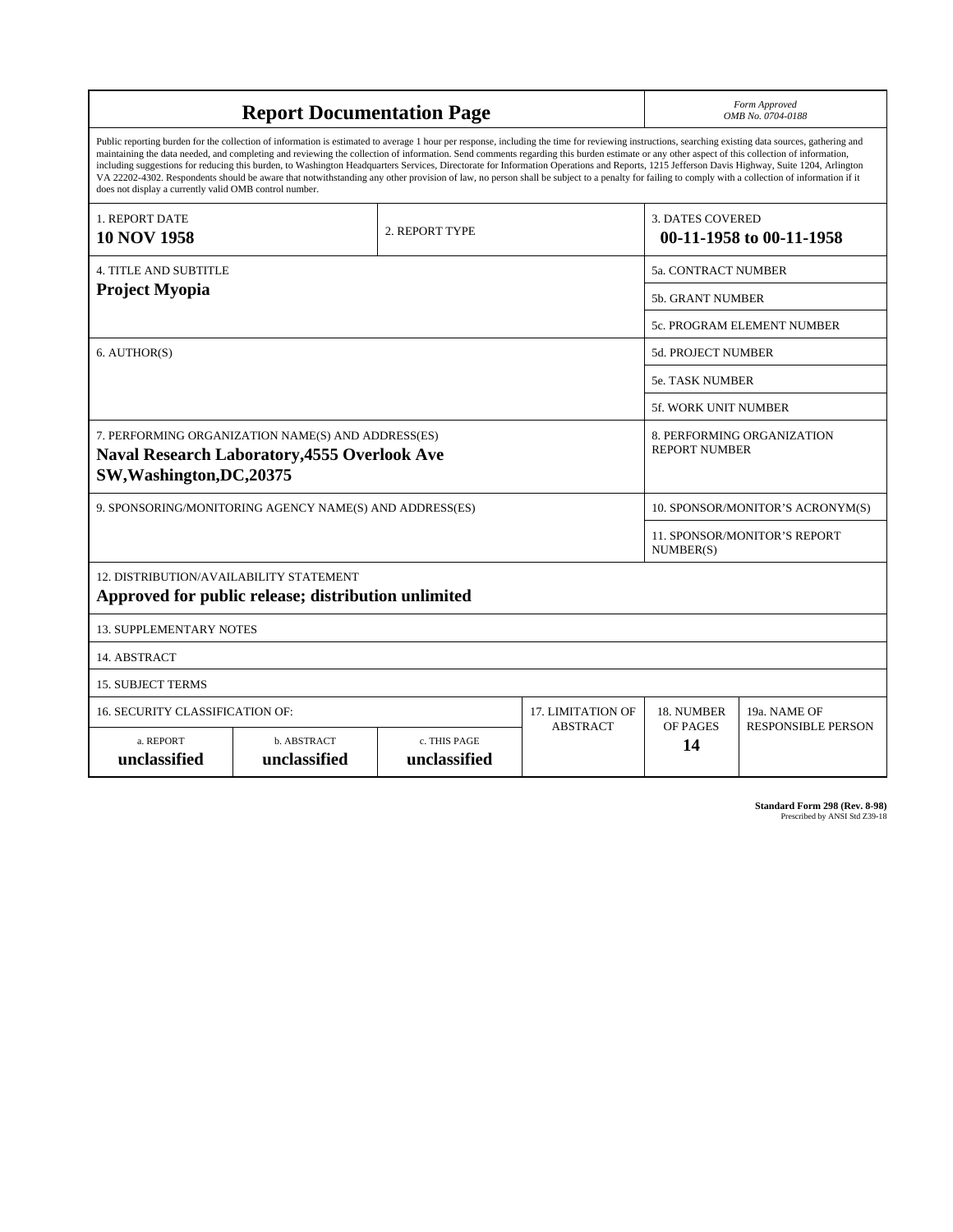a a sa taona 2014.<br>Is fitte dicti ako la

#### **COMMERCIAL**

Constitution of Mission Children and The Mission

 $\mathbf{E} = \mathbf{E}$ 





- 11

 $\mathcal{A}^{\mathcal{A}}$ 

 $\sim$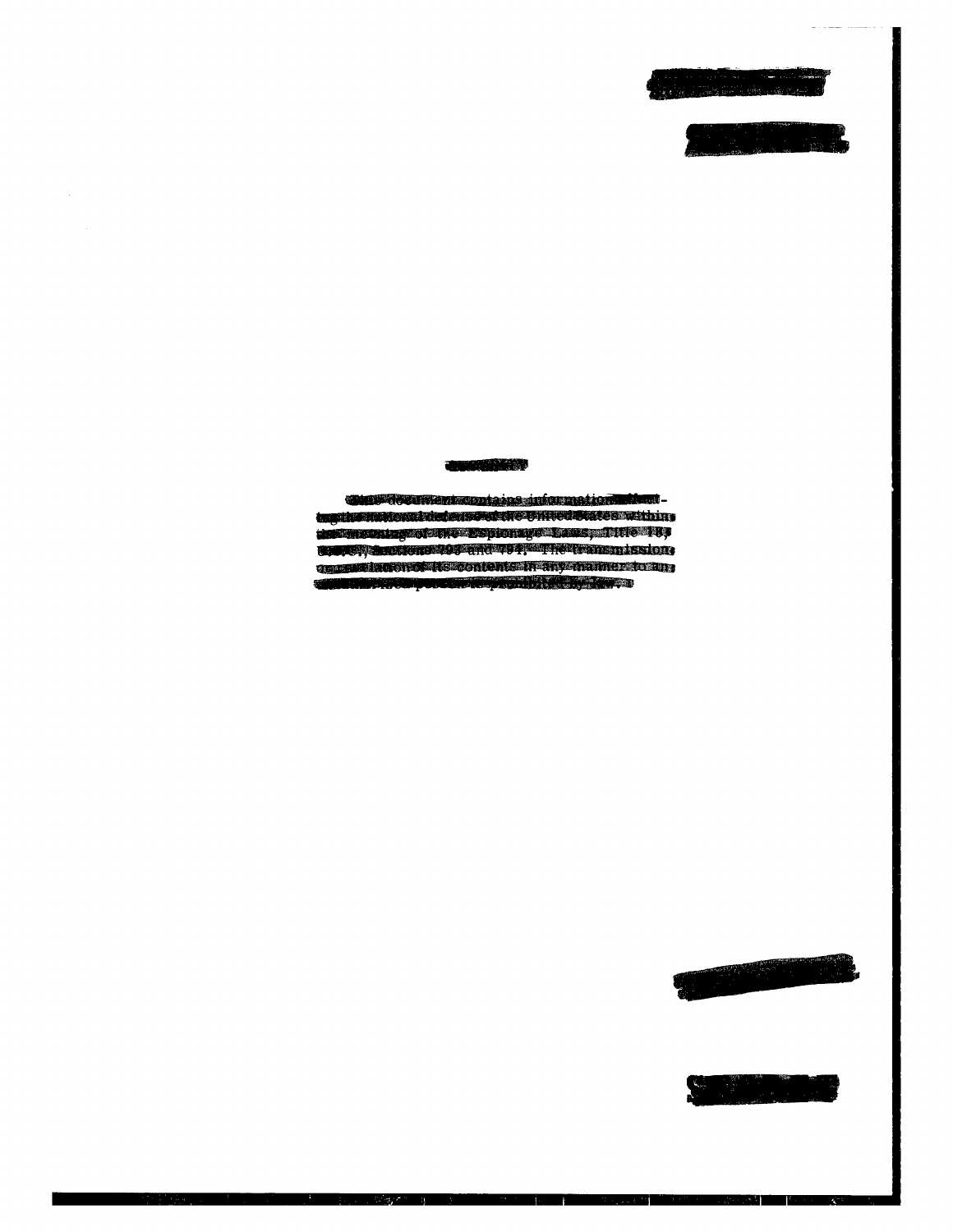

**NRL Report** 5230 Copy No38

# **A PROPOSED HULL-MOUNTED PRO-SUBMARINE TORPEDO COUNTERMEASURE**

R. M. Haisfield

 $\sim$ 

Airborne Sonar Branch Sound Division

and

Dean D. Howard

Tracking Branch Radar Division

November 10, 1958



U. **S. NAVAL RESEARCH LABORATORY** Washington, **D.C.**



I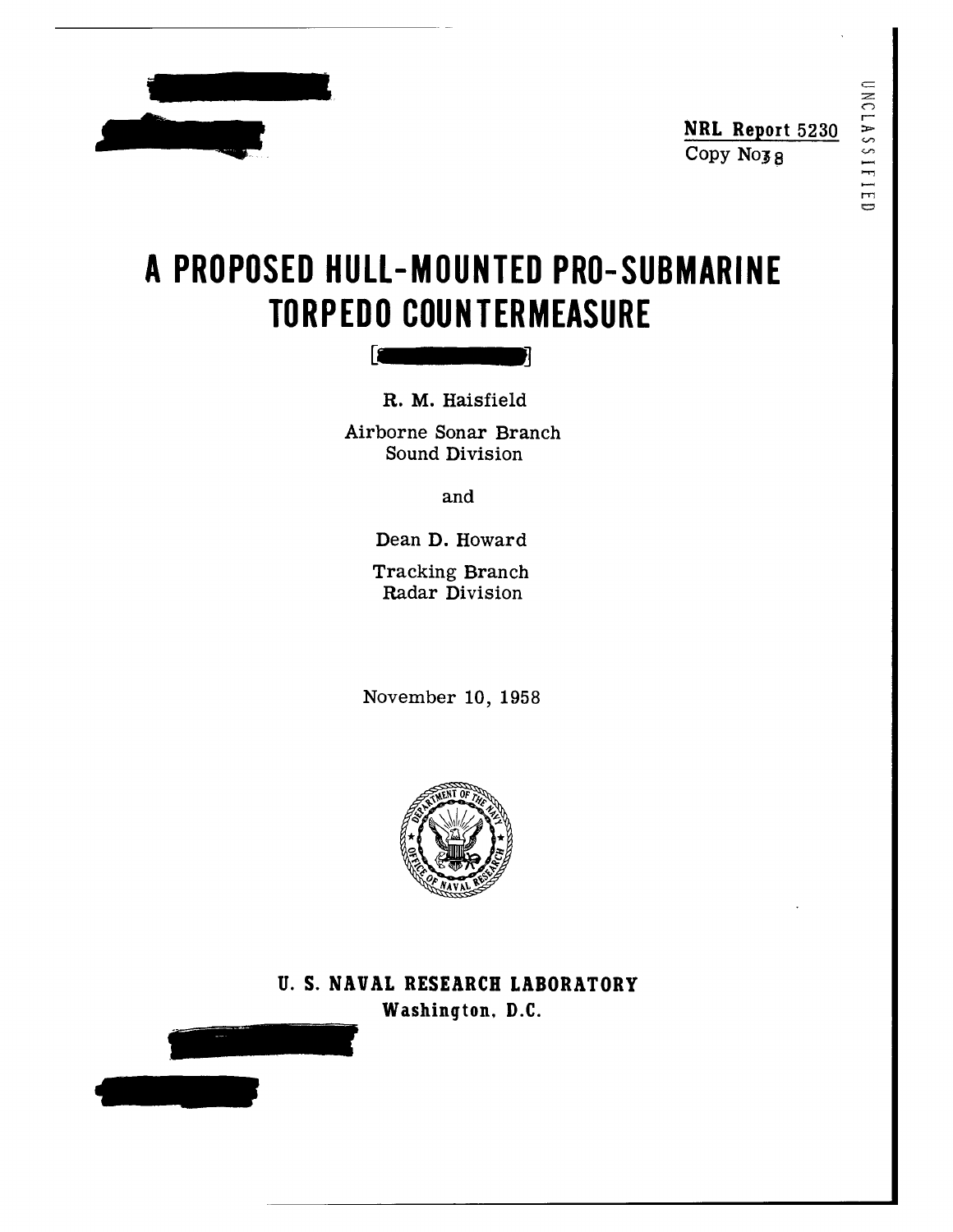龜

 $\tilde{\mathbf{a}}$ 

 $\frac{d\mathbf{q}}{d\mathbf{q}}$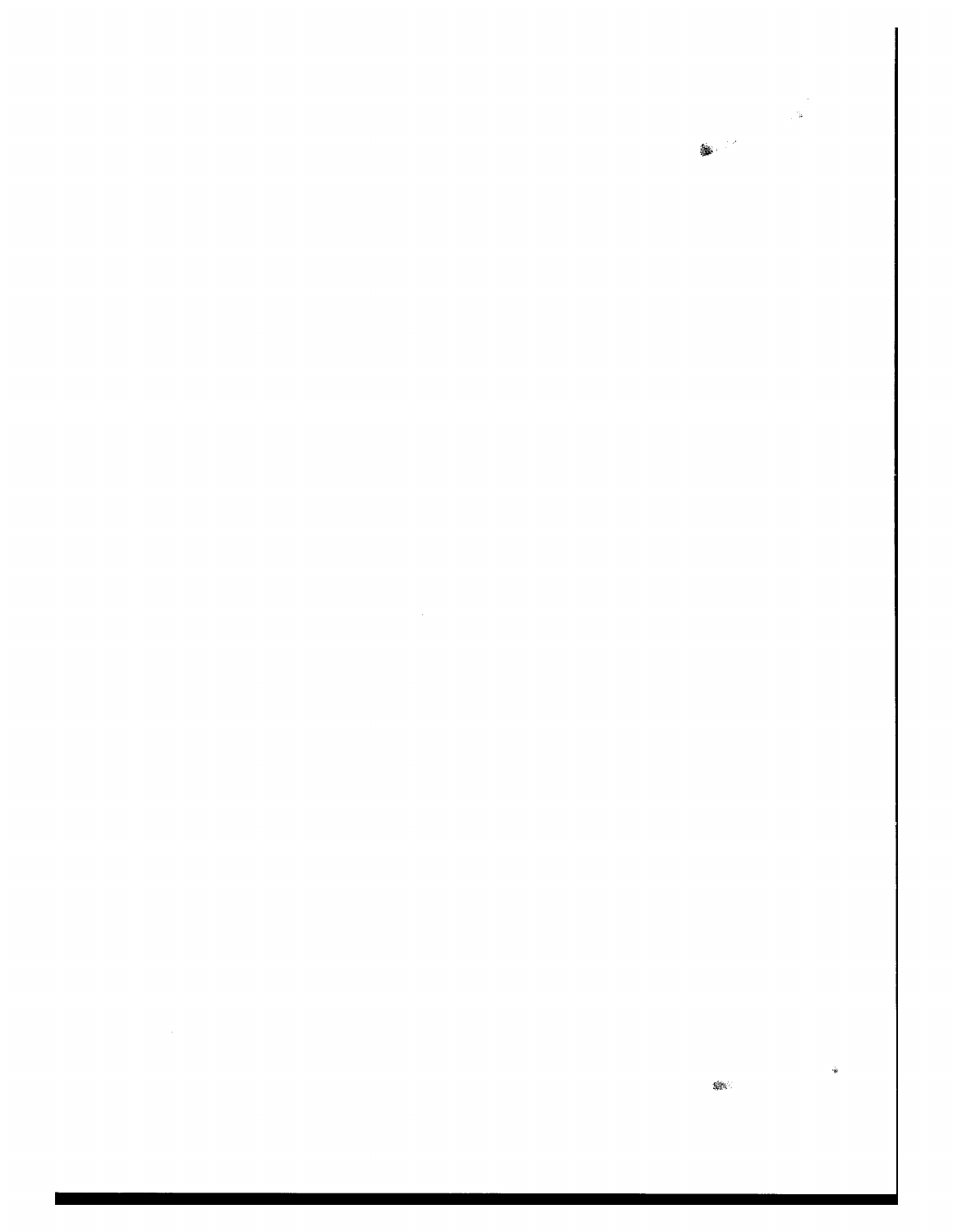**UNCLASSIFIED** 

#### ABSTRACT e

A propo se d hull -mounted pro -submarine torpedo countermeasure is examined, which is an adaptation of an NRL-developed countermeasure against tracking radar systems. This device should be effective against all known types of active acoustichoming torpedoes and, modified, possibly against passive acoustic torpedoes. Its operation is based on the fact that the apparent position of any finite target of complex structure, as seenby a tracking system, will wander about the physical center of the target. This natural phenomenon is exploited by the countermeasure<br>device so that the echo returned to the tracking system appears to come from a location many<br>target spans away from the target. Preliminary<br>experimental data indicate the feasibility of this technique as applied to sonar.

**Manuscript** submitted September **29,** 1958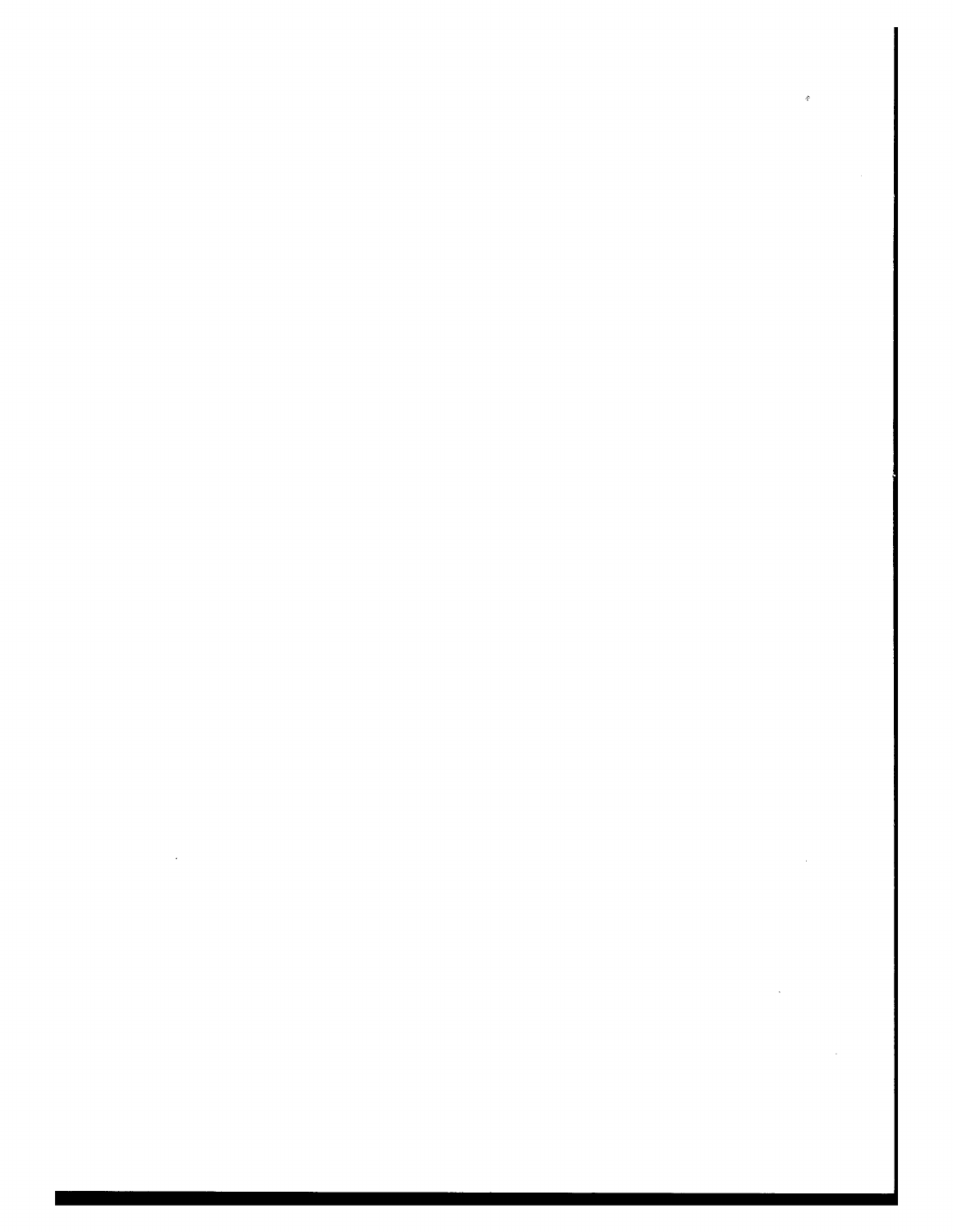### PROJECT MYOPIA A PROPOSED HULL-MOUNTED PRO-SUBMARINE TORPEDO COUNTERMEASURE

#### INTRODUCT ION

A radar countermeasures device (Project Cross-Eye) has been developed at NRL which is able either to cause a tracking radar system to break lock and return to an acquisition phase or to cause confusion in a tracking radar system which would render the system ineffective (1). This device operates over a broad frequency band and is simultaneously effective against an unlimited number of tracking radars. Because attacking sonars have characteristics similar to those of tracking radars, this technique has application in the field of sonar as a pro-submarine countermeasure against active acoustic homing torpedoes. There is also the possibility that a modification of this technique could be used against passive acoustic homing torpedoes.

Fundamentally the system operation would be as shown in Fig. 1. A set of 2 to 6 echo repeaters on the submarine would sample the sonar pulse of the torpedo and send back an echo which creates an increased noise condition as well an an apparent source remote from the submarine, thus causing erroneous target bearing and depth information to be accepted by the homing system.

#### THE CROSS-EYE TECHNIQUE

The Cross-Eye system is a countermeasure to any type of target-locating device which uses a directive receiving element to determine the bearing of a target by measuring the angle of arrival of a wave propagated from the target. This countermeasure technique produces a large source of echo signal that appears to the target-locating device to come from a location many target spans away from the target. The size of the echo and the apparent location of the target are both readily controllable.

The Cross-Eye system is based upon a natural phenomenon, observed with any finite size target of complex structure, called target angle noise or target glint which has been studied extensively in the field of radar (2,3). Target angle noise is a wander of the apparent position of a target, as seen by a tracking system, about the physical center of the target and is a function of the relative phase and amplitudes of the echo signals from the individual reflecting elements of the target. The wander is a function of any motion of the target which changes the relative distances of the reflecting elements of the target and, consequently, the relative phases of the echo signals from these elements as seen by the tracking device.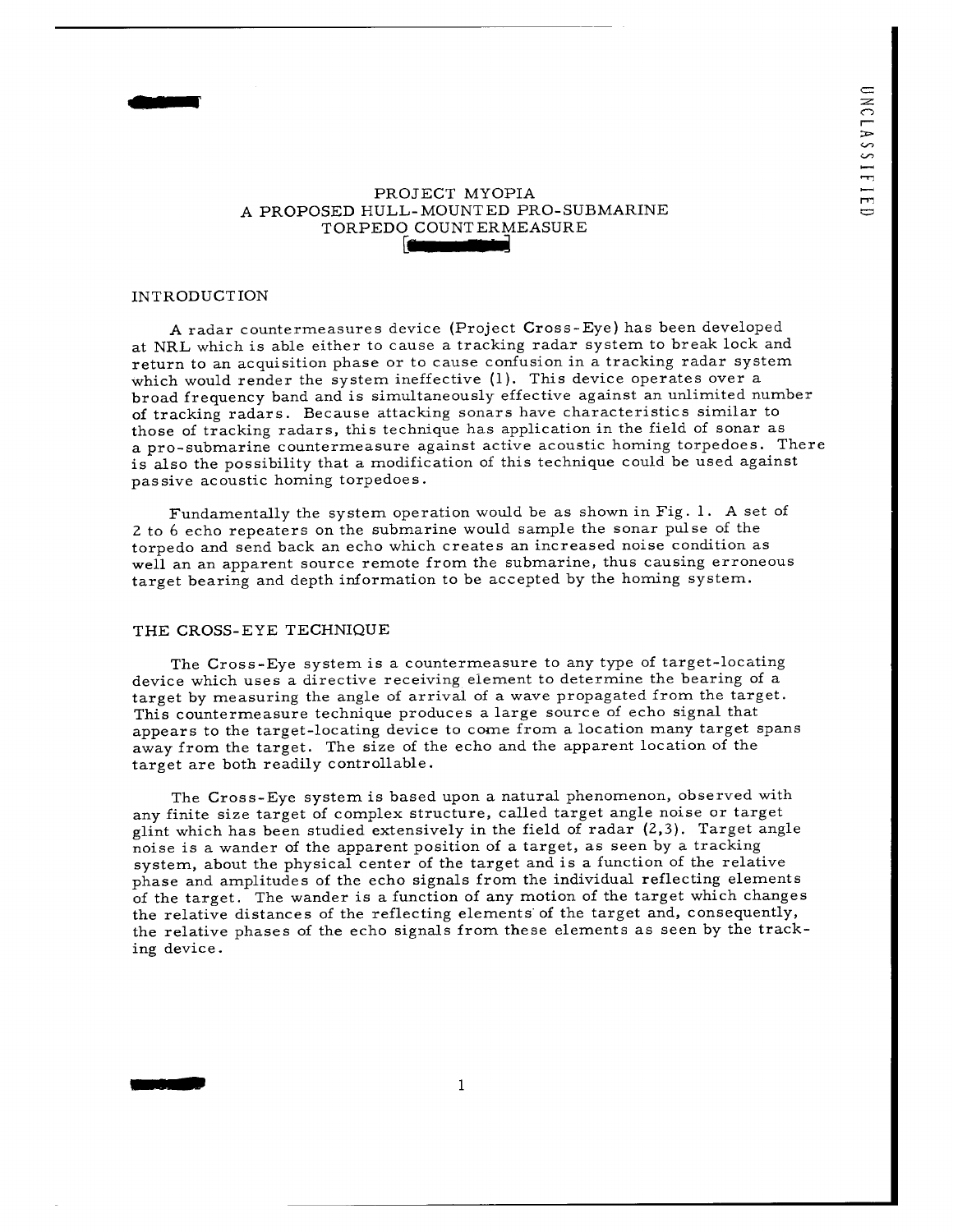$\epsilon$ 

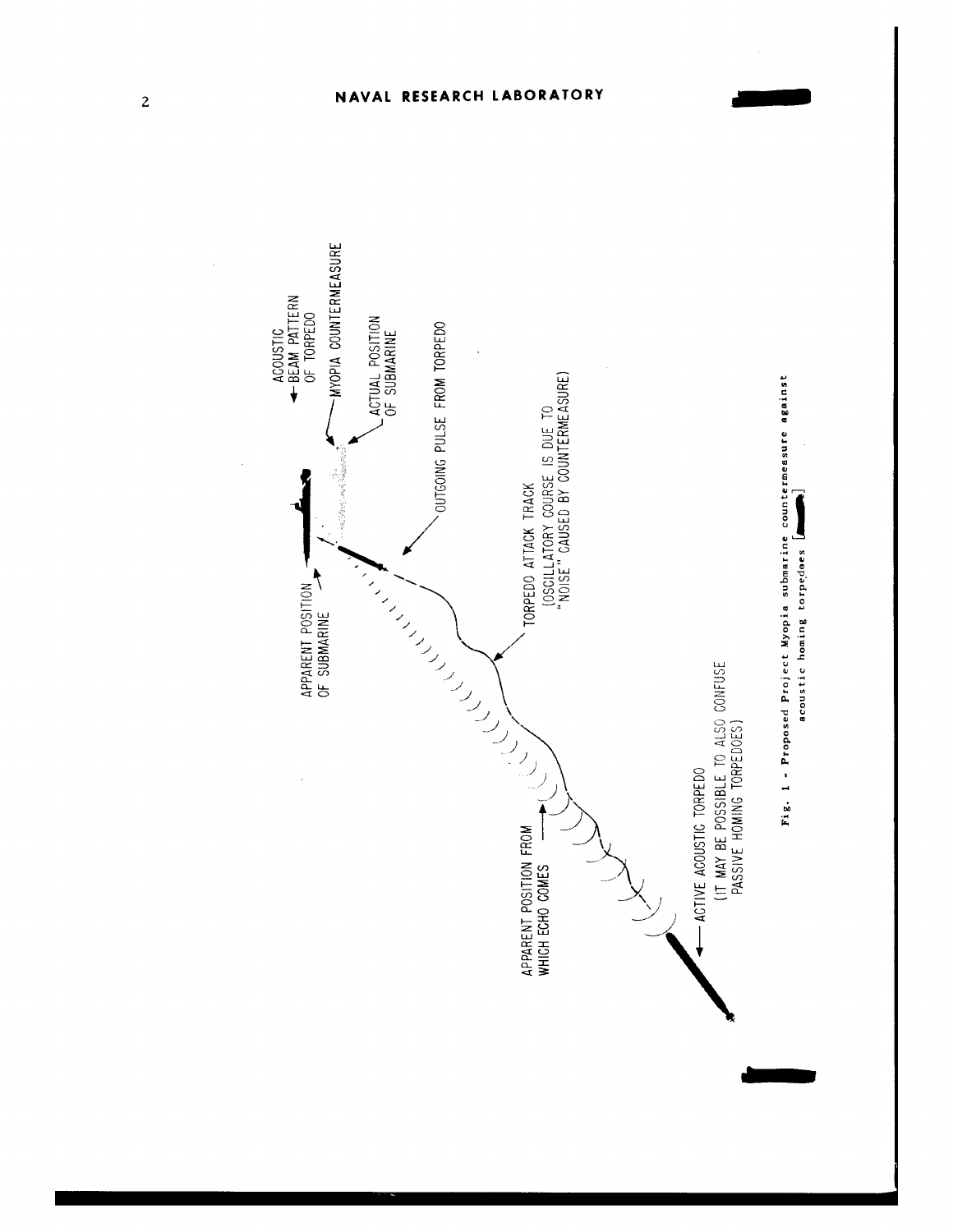NAVAL RESEARCH LABORATORY

An interesting aspect of target angle noise is that it has peaks which fall beyond the physical extent of the target. This phenomenon is readily demonstrated by a target composed of only two reflecting elements. The error caused by a two-reflector target with respect to the midpoint of the target was shown  $(1,2,4)$  both theoretically and experimentally to be

$$
E = \frac{L}{2} \frac{1 - a^2}{1 + a^2 + 2a \cos(\phi_1 - \phi_2)}
$$
 (1)

where:

 $L =$  spacing between the two reflectors

a = relative amplitude of the reflector echoes

 $\phi_1$  -  $\phi_2$  = phase difference of the reflector echoes as seen at the target.

This function is plotted in Fig. 2 to show the large errors which may be introduced into a tracking system.



Fig. 2 - Theoretical tracking point on a two-reflector target [Unclassified]

 $\overline{3}$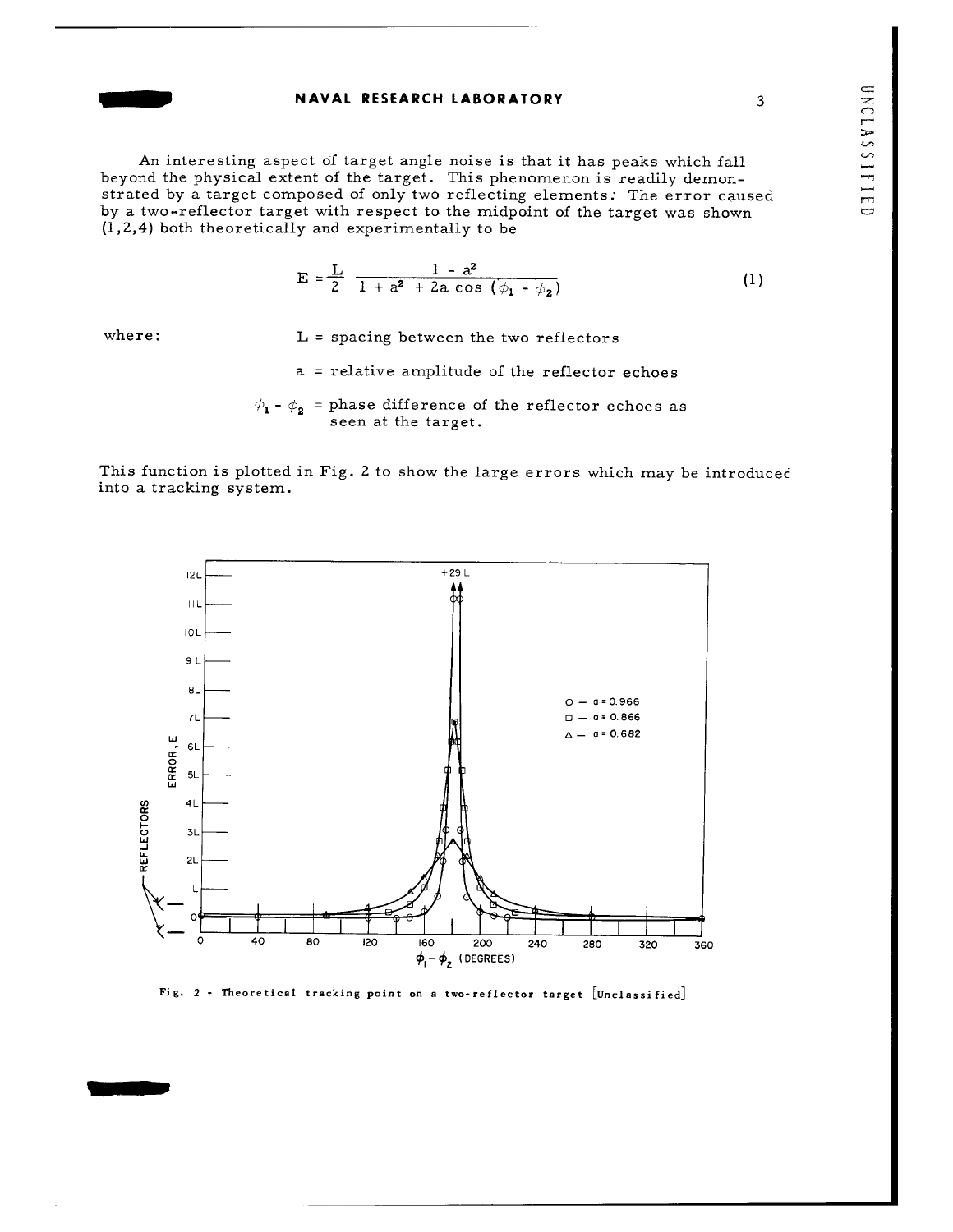The purpose of the Cross-Eye countermeasure is to take advantage of the target angle noise phenomenon by providing two large echo sources at the targel and adjusting the relative phase as seen by the radar so that the echo sources appear to be many target spans away from the target. The difficulty in using the two-reflector phenomenon is to maintain the 180-degree relative phase as seen by the radar, because it is dependent upon the exact bearing of the radar with respect to the target. The Cross-Eye technique (1) utilizes two crossing paths, as shown in Fig. 3, whereby the signals re-transmitted to the radar are received at locations opposite from the point where they are re-transmitted. Thereby, two equal triangular paths are provided such that, regardless of the radar location, the two signals travel identical paths. In the Cross-Eye system the signals are amplified and caused to have a 180-degree relative phase before re-transmission to provide maximum error at the target.



**Fig. 3 - Reciprocal triangular paths provided by the** Cross-Eye system [small

#### APPLICATION OF CROSS-EYE TO SONAR

The application of the Cross-Eye countermeasure to sonar (Project Myopia) is feasible because of the parallels which exist between sonar and radar. First of all, both sonar and radar use similar wavelengths and similar techniques for search and tracking. In addition, target angle noise is a common problem to both radar (glint) and sonar (target wander). The most direct indication of the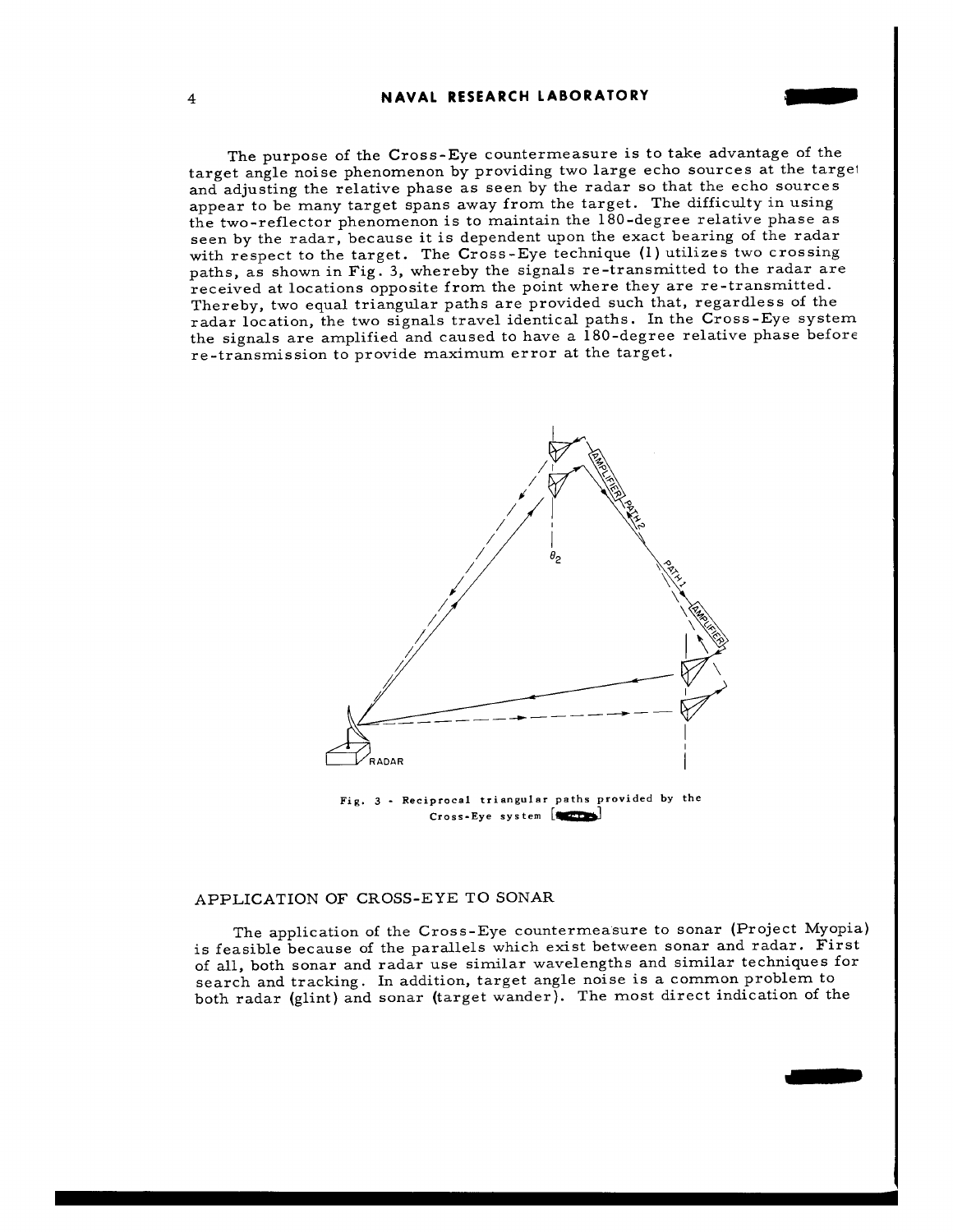### NAVAL RESEARCH LABORATORY

compatibility of the Cross-Eye technique to radar and sonar, however, is the fact that the problem associated with the two-reflector phenomenon-the basis of the countermeasure- is common to both. This is the low-angle effect where a target and its image reflected from a surface are unresolved. The result is the error, described in Eq.  $(1)$ , for two reflectors having peak excursions which greatly exceed the separation of target and image.

In order to confirm the expected applicability of the Cross-Eye technique<br>to sonar, a preliminary experiment was run. Two transmitters were set up approximately 4 inches apart with a directional sonar receiver 12 feet distant. The frequency used was 37 kc. First each transmitter was turned on separately; then both together, in phase; then both together, 175 to 180 degrees out of phase. (The phase relation was related to the position of the receiver.) The beam pattern (Fig. 4) shows that in the out-of-phase condition (as would be used in the countermeasure), the maximum amplitude occurs outside the geometry of the two transmitters. Two amplitude peaks were observed because of the short range of the experiment; however, at normal operating range only one displaced peak would occur, falling outside the target area.



**Fig. 4** - **Sonar beam patterns showing target bearing distortion** caused by the Cross-Eye technique i

5

**UNCLASS1F1ED**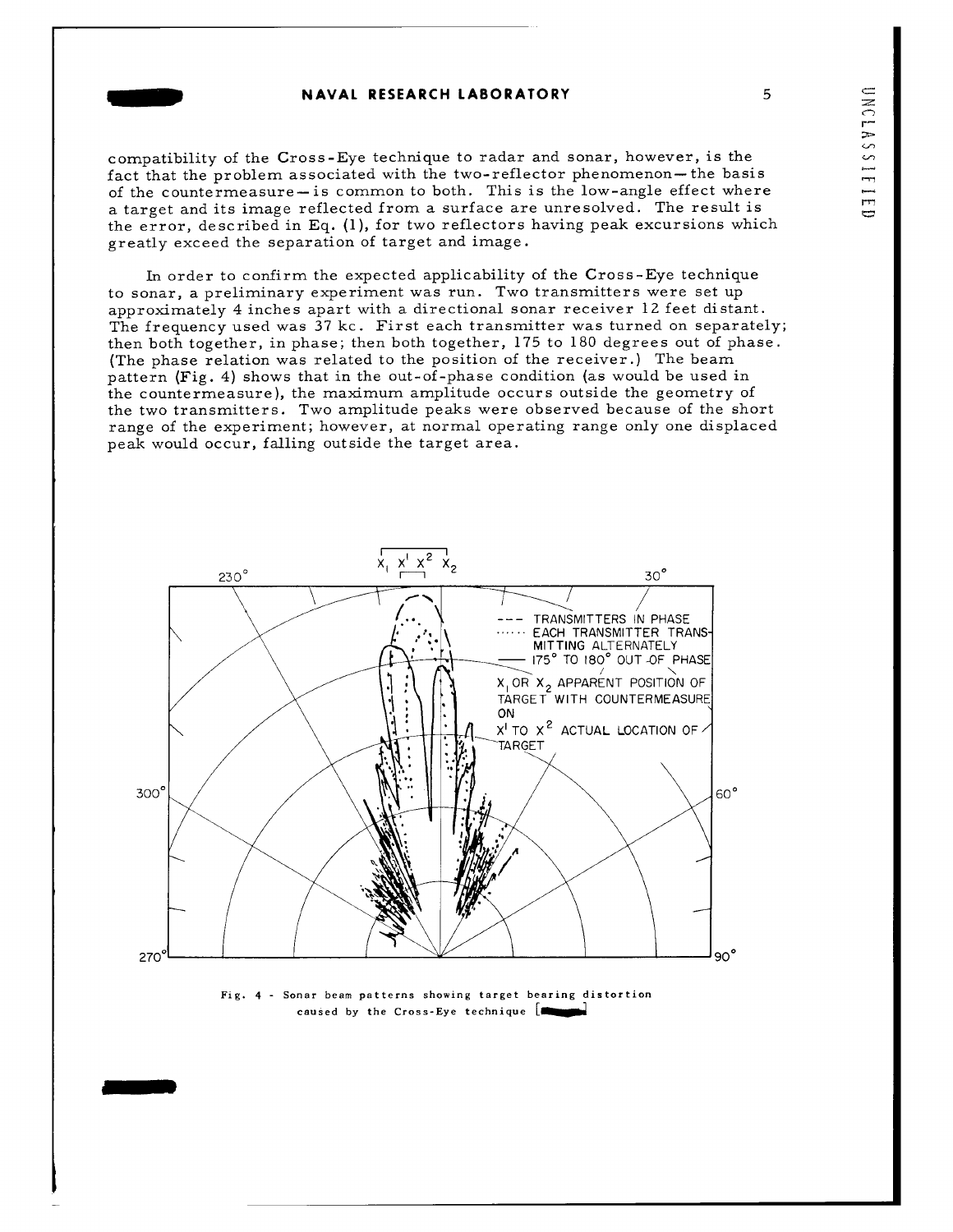A second experiment was then run in which two transmitters were positioned between 2 and 40 feet apart and a split-beam receiving transducer was located at various ranges between 300 and 1000 yards away. This test was performed in the Chesapeake Bay in water depths between 25 and 50 feet. The frequency used was 14 kc. The phase between the two transmitters was shifted using a hand-rotated phase shifter and a sector-scan indicator connected to the receiver<br>plotted phase difference between the two receiver halves (horizontal) against time (vertical). The results are shown in Fig. 5 for a 500-yard range; the slash lines are the positions where the two transmitters are approximately out of phase (In the proposed equipment this condition would occur the majority of the time.) It is seen that the shift in apparent bearing is as much as 20 degrees from the true position of the transmitters.



**Fig. 5** - SSI display showing shift in apparent bearing of two-point target at  $500$ -yard range  $\Box$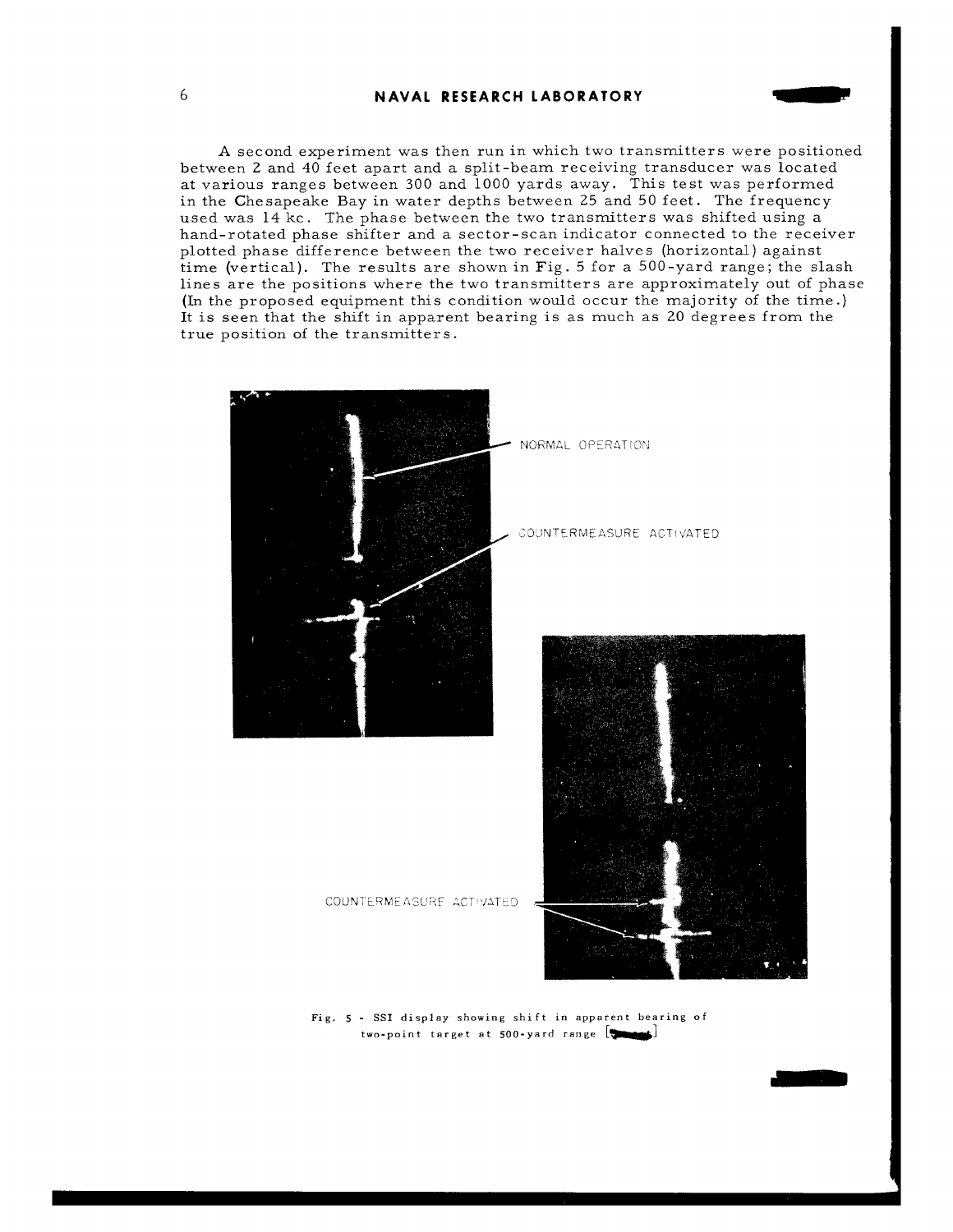### TACTICAL EMPLOYMENT

Tactically this system could operate as follows against active acoustic torpedoes: m

1. The sonar operator, upon hearing an active acoustic torpedo searching in the area, would estimate the range and inform the submarine commander.

2. If the range were relatively short, say 150 yards or less, the submarine commander would order the countermeasure activated.\* If the range were<br>greater than this, the system would remain deactivated until the sonar operator observed that the torpedo had shifted from a search to an attack phase. This change is noticeable because, as the torpedo leaves its spiral search pattern to home on the target, the intensity of its pulse is received at a more constant amplitude.

3. If, then, the torpedo acquired the target and made an attack run, the countermeasure would deflect the torpedo in both bearing and depth and so cause it to miss. A re-attack or multiple attacks would also be deflected.

A variation of this technique would be to have the countermeasure activate automatically. This, however, would require field tests to indicate its effecacoustic torpedoes, should be feasible but would require more research data than defense against active acoustic torpedoes.

#### **CONCLUSIONS**

A hull-borne pro-submarine torpedo countermeasure proposed for defense against active acoustic homing torpedoes has been examined. This countermeasure system could have the following advantages:

1. It can be turned off or on, almost instantaneously, at the discretion of the submarine commander.

2. It need not be activated until the torpedo appeared to be homing on the submarine.

3. It would be effective against a multiple-torpedo attack or against multiple attacks by one torpedo.

4. The torpedo cannot bypass this system as it can decoys.

5. It can be used in conjunction with presently existing decoy techniques.



 $\mathbf{x}$ **If the searching torpedo were at a range less than 150 yards, the probability of its locating the submarine is already quite high and activating the countermeasure would not effectively increase this probability. However, if the range were greater than 150 yards, not activating the countermeasure would prevent drawing the torpedo into the near vicinity of the submarine, should it fail to acquire the target.**